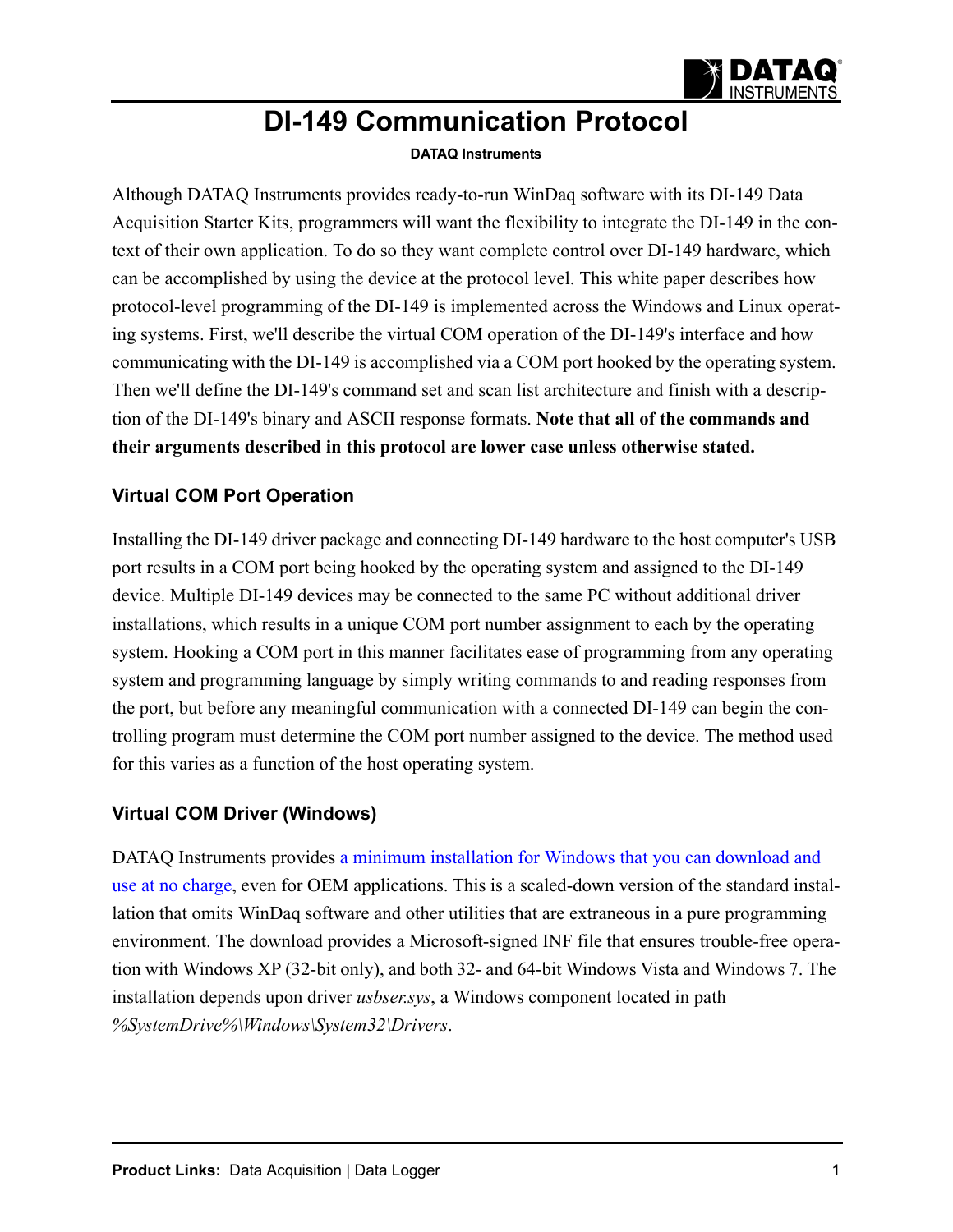

### **COM Port Number Discovery (Windows)**

Using the DI-149's vendor and product IDs, Windows' registry can be accessed programmatically to determine the COM port number that the operating system assigned to one or more connected DI-149s. The Vendor and Product ID combination for the DI-149 is: *Vid\_0683&Pid\_1490*. With this information and at least one connected DI-149, determining assigned COM port numbers is a two-step process:

- 1. The registry tree *HKEY\_LOCAL\_MACHINE\System\CurrentControlSet\Services\usbser\Enum\* will contain one Device Instance ID for each DI-149 connected to the PC. The Device Instance ID assumes the following typical string value: *USB\VID\_0683&PID\_1490\5&18B6E64F&0&8*. The first two sections of this string (*USB\VID\_0683&PID\_1490\*) are constant for all DI-149s. The second section (*5&18B6E64F&0&8*) will vary depending upon where in the USB port hierarchy the DI-149 is physically connected. Since more than one DI-149 cannot be connected to the same USB port this value will be unique for each concurrently connected DI-149. The entire string value is required for the second step.
- 2. Registry tree *HKEY\_LOCAL\_MACHINE\System\CurrentControl-Set\Enum\USB\VID\_0683&PID\_1490\5&18B6E64F&0&8* (continuing with the above example) shows a variable called *FriendlyName* set to string value *DATAQ DI-149 (COMXX)*, where *XX* is the COM port number assigned to the specified DI-149. This string may be parsed to extract the port number assigned to the DI-149. The process may be repeated using other Device Instance IDs determined from step (1) for other connected DI-149 instruments.

COM port number assignments may also be determined manually from Windows' Device Manager in its Ports (*COM & LPT*) section. However, the assigned value will change depending upon the physical USB port connected to the DI-149, any other devices that may hook COM ports, and the apparently arbitrary whims of the Windows operating system.

### **Virtual COM Driver (Linux)**

Linux has two different generic drivers, which are appropriate for a USB to COM port converter. The first is an Abstract Control Model driver designed for modem devices, and is simply named *acm*. The other one is a generic USB to serial driver named *usbserial*.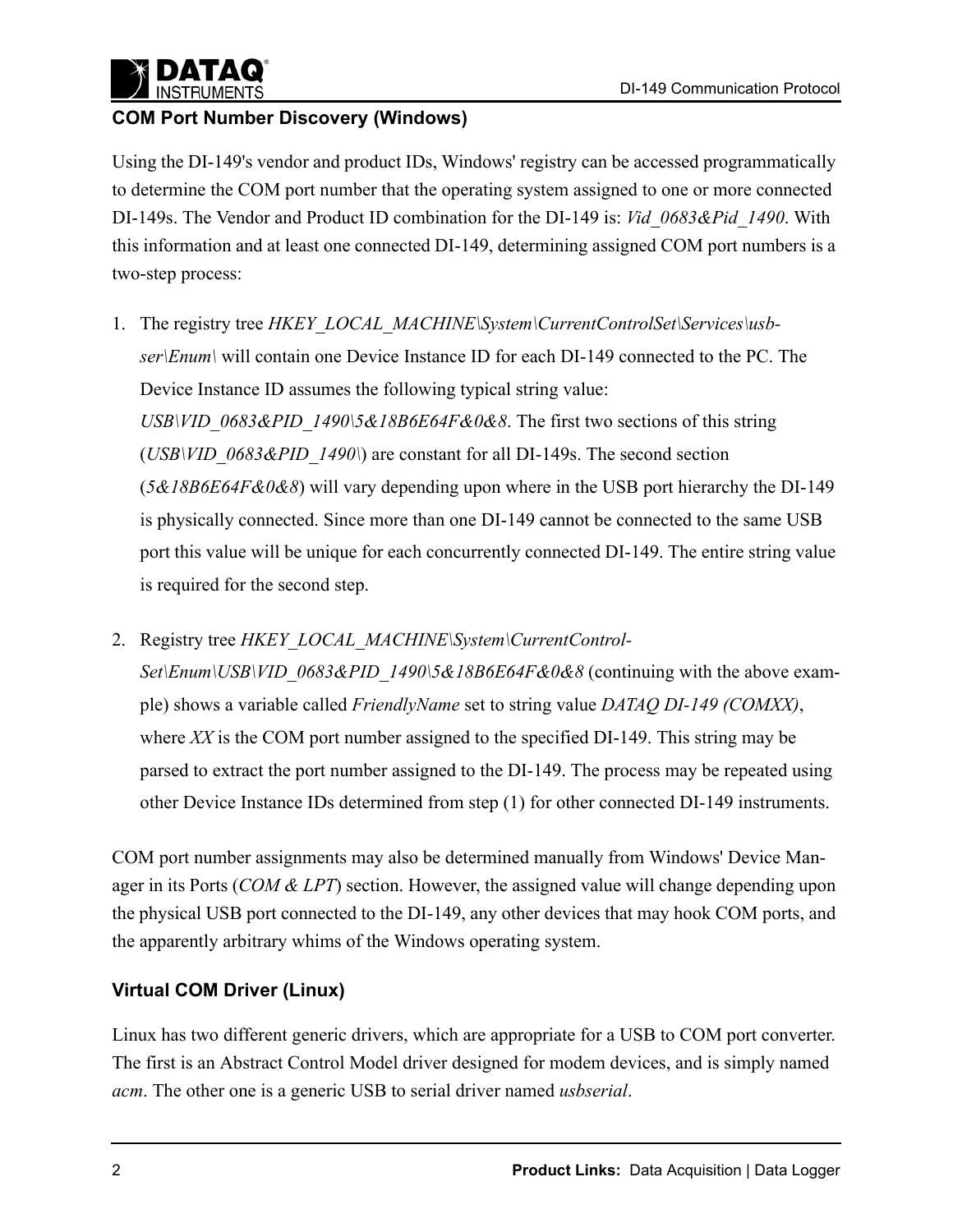

### **COM Port Number Discovery (Linux)**

If support for the *acm* driver has been compiled in the kernel, Linux will automatically load it and a new terminal device will be created under */dev/ttyACMx*, where *x* is the COM port number. The path */dev/serial/by-id/usb-0683\_1490-\** presents links to */dev/ttyACM\** device files of currently plugged in DI-149 devices.

The second driver, *usbserial*, must be loaded manually by using the *modprobe* command with the vendor ID and product ID values used by the DI-149:

*modprobe usbserial vendor=0x0683 product=0x1490*

Once the driver is loaded, a new terminal entry appears and should be named */dev/ttyUSBx*, where *x* is the COM port number.

# **DI-149 Command Set Overview**

The DI-149 employs a simple ASCII character command set that allows complete control of the instrument. ASCII comes in handy when a terminal emulators such as HyperTerminal or PuTTY are used to experiment with the device outside of a programming language environment. All of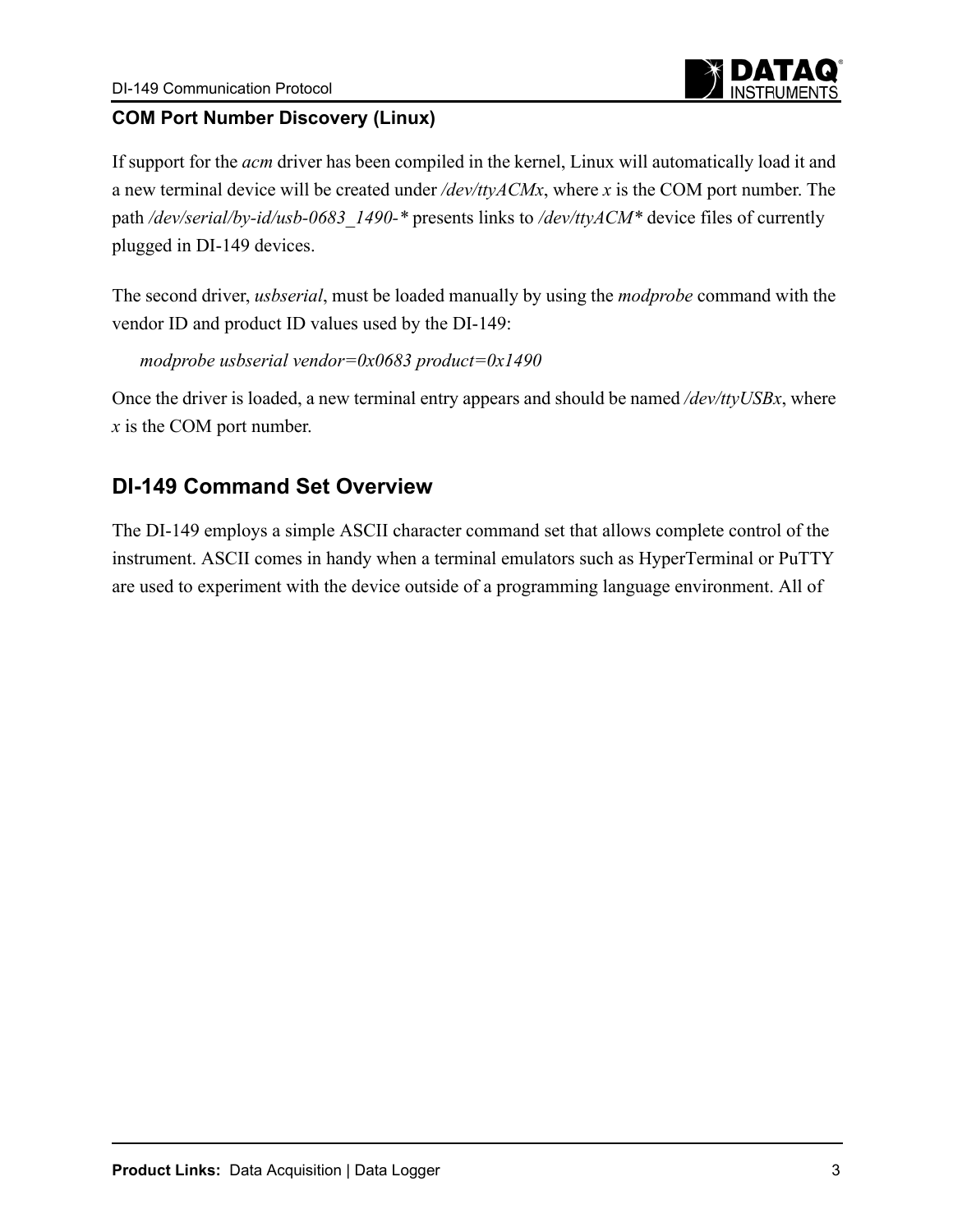

the commands in the following table must be terminated with a carriage return character (x0D) except the digital output command *Dhh*.

|                                     | <b>DI-149 Command Set</b>                                                                                                                                                                                                  |
|-------------------------------------|----------------------------------------------------------------------------------------------------------------------------------------------------------------------------------------------------------------------------|
| <b>ASCII Command*</b>               | <b>Action</b>                                                                                                                                                                                                              |
|                                     | Command argument formats, where supported*                                                                                                                                                                                 |
| xhhhh                               | Defines a 4- to 16-bit hexadecimal number h(hhh) as a command argument where appropriate. This<br>argument format may be used ONLY while the DI-149 is in the ASCII mode (see the asc command.)                            |
| ddddd                               | Defines a decimal number in the range of 0 to 65535 as a command argument where appropriate. This<br>argument format is required unless preceded by the asc command, in which case either argument for-<br>mat is allowed. |
| <b>Basic communication commands</b> |                                                                                                                                                                                                                            |
| info arg                            | Echoes the command and argument with additional information as defined by the argument                                                                                                                                     |
| Scanning commands*                  |                                                                                                                                                                                                                            |
| start                               | Start scanning                                                                                                                                                                                                             |
| stop                                | Stop scanning                                                                                                                                                                                                              |
| slist arg0 arg1                     | Defines scan list configuration                                                                                                                                                                                            |
| srate arg0                          | Defines scan rate                                                                                                                                                                                                          |
| <b>Output format commands</b>       |                                                                                                                                                                                                                            |
| asc                                 | Delimited ASCII ouptut format, base 10                                                                                                                                                                                     |
| bin                                 | Packed binary output format                                                                                                                                                                                                |
| float                               | Floating point output scaled in volts                                                                                                                                                                                      |
| Digital out command*                |                                                                                                                                                                                                                            |
| dout arg0                           | Outputs the specified data to the digital output port                                                                                                                                                                      |
| Dhh                                 | Outputs the specified data to the digital output port without a command echo                                                                                                                                               |
| <b>Reset commands</b>               |                                                                                                                                                                                                                            |
| reset arg0                          | Performs various reset operations                                                                                                                                                                                          |
| R1                                  | Same as reset command but supresses the echo.                                                                                                                                                                              |

\* Commands and arguments are separated by a space (0x20) delimiter.

# **Basic Communication Commands**

The DI-149 command set supports a number of basic command/response items that provide a simple means of ensuring the integrity of the communication link between either a terminal emulator or program. These commands elicit simple, yet useful responses from the instrument and should be employed as the programmer's first DI-149 communication attempt. If these commands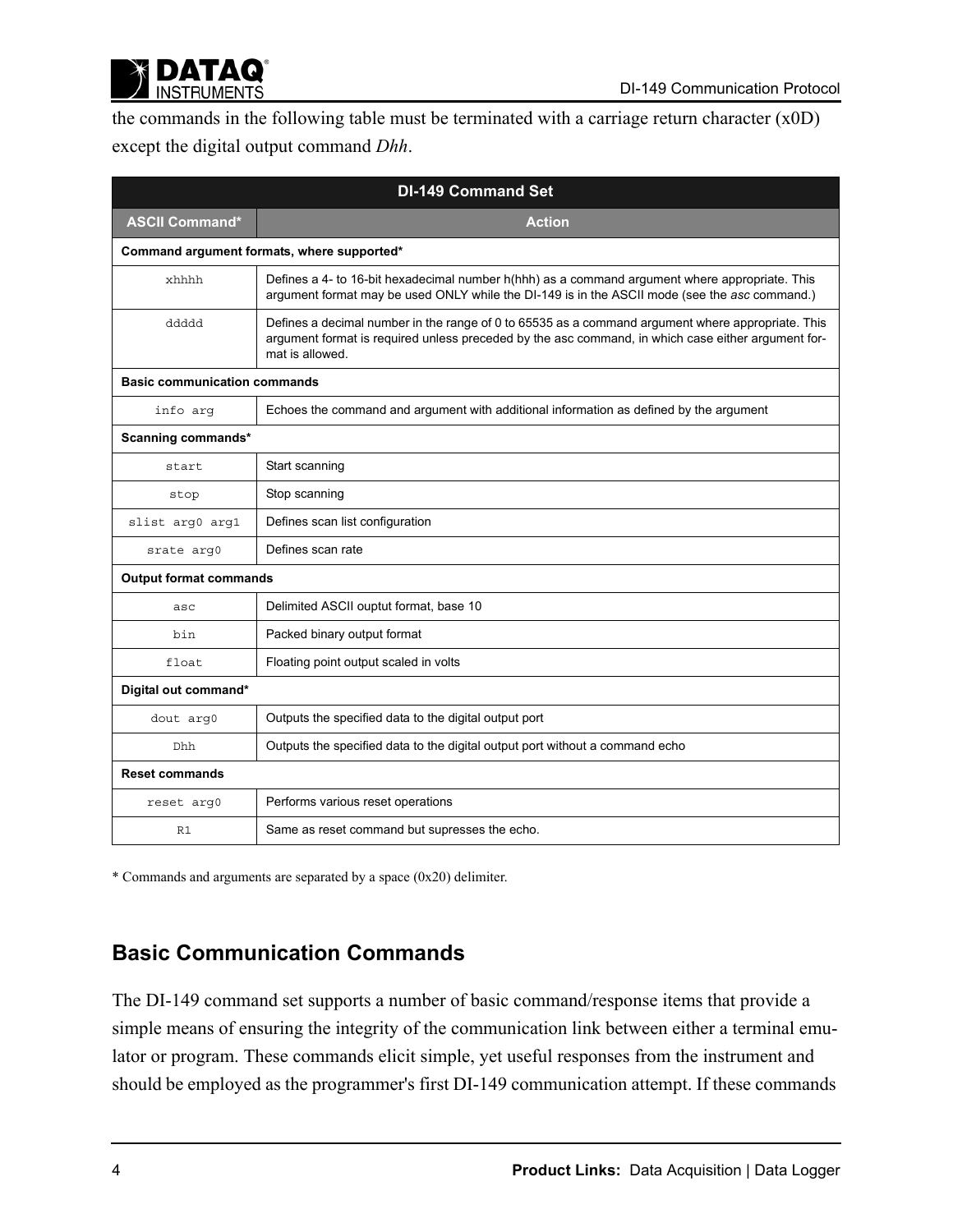

don't work with a functioning DI-149 then a problem exists in the communication chain and further programming efforts will be futile until they are resolved.

Responses to this set of commands include echoing the command, followed by a space (0x20), followed by the response, and ending with a carriage return (0x0d). For example, the command "info 1" generates the following response:

info 1 1490(0x0D)

| <b>DI-149 Command Set</b> |                                                                                                           |  |  |  |  |  |  |  |  |
|---------------------------|-----------------------------------------------------------------------------------------------------------|--|--|--|--|--|--|--|--|
| <b>ASCII Command*</b>     | <b>Action</b>                                                                                             |  |  |  |  |  |  |  |  |
| info 0                    | Returns "DATAQ"                                                                                           |  |  |  |  |  |  |  |  |
| info 1                    | Returns device name: "1490"                                                                               |  |  |  |  |  |  |  |  |
| info <sub>2</sub>         | Returns firmware revision, 2 hex bytes (e.g. $0x65 = 101_{10}$ for firmware revision 1.01)                |  |  |  |  |  |  |  |  |
| info 3 to info 5          | Proprietary internal use for initial system verification                                                  |  |  |  |  |  |  |  |  |
| info 6                    | Returns the DI-149's serial number (left-most 8 digits only; right-most two digital are for internal use) |  |  |  |  |  |  |  |  |

### **Scanning Commands**

#### *stop* **and** *start* **Commands**

Commands *stop* and *start* define the active scanning state. Command *stop* terminates scanning, and command *start* initiates scanning.

### *slist* **Command**

The DI-149 employs a scan list approach to data acquisition. A scan list is an internal schedule (or list) of channels to be sampled in a defined order. It is important to note that a scan list defines only the type and order in which data is to be sampled, not the sampled data itself. The DI-149's scan list supports three types of inputs: Analog channels; Counter/timer channels; Digital inputs. These three type definitions may be placed in the DI-149's scan list in any order that satisfies the requirements of the application. The DI-149's scan list is a maximum of 11 elements long, which allows a hardware capacity measurement that's configured to sample all eight analog channels, both counter/timer channels, and one 4-bit digital input port during one complete scan. Note that any analog, digital output, rate, or counter channel may appear in the scan list only once.

Each entry in the scan list is represented by a 16-bit number, which is defined in detail in the *DI-149 Scan List Word Definitions* table below, and ten out of the eleven elements of the scan list ini-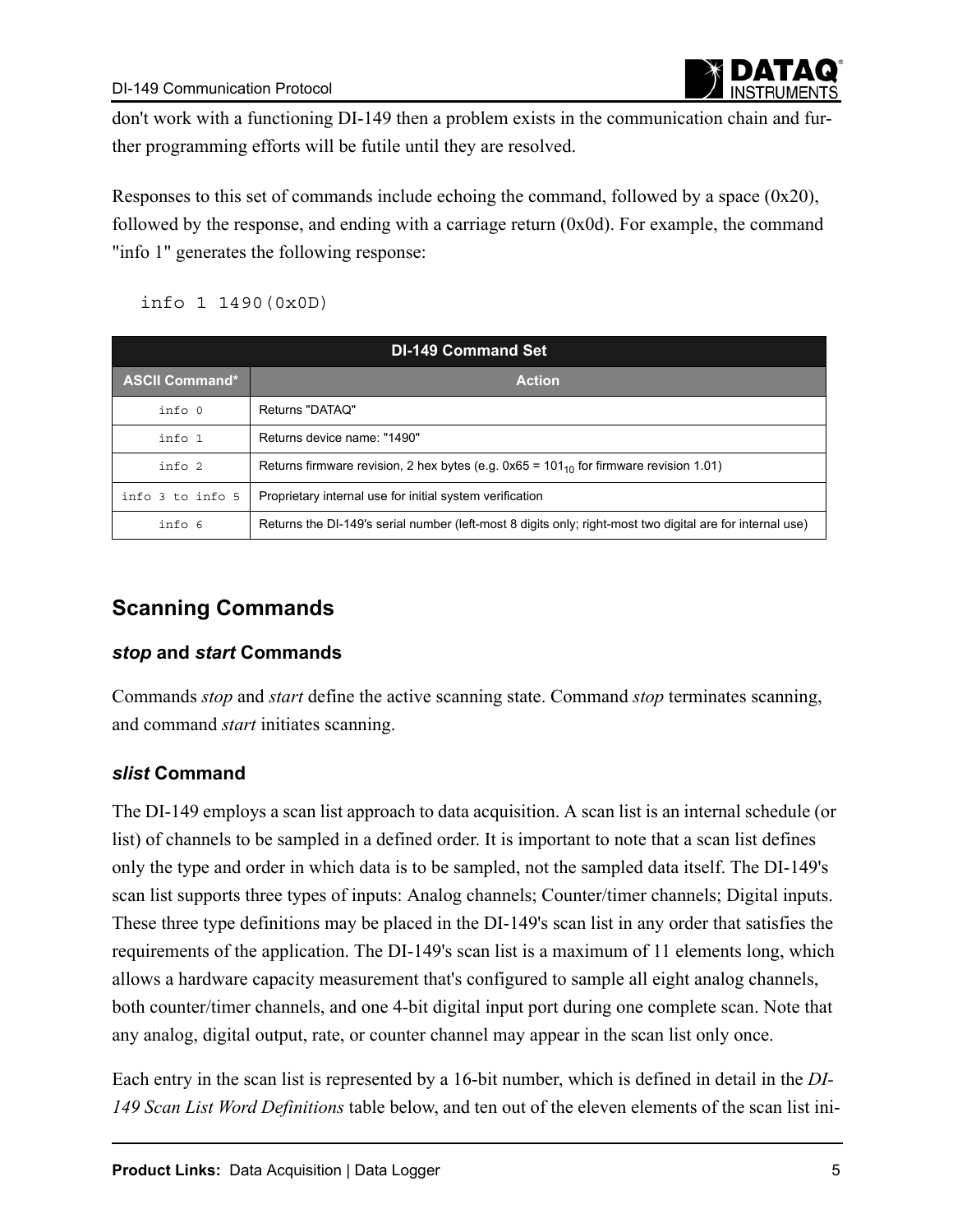

tialize to 0xFFFF upon power-up. 0xFFFF defines the end of the scan list, and the act of writing any value to the first position of the scan list automatically fills the remaining 10 elements with 0xFFFF. The first item in the scan list initializes to 0x0000 (analog input channel 0) upon power up. Therefore, upon power up, and assuming that no changes are applied to the scan list, only analog input channel 0 is sampled when scanning is set to active by the start command. Setting scan list position 0 to the value 0xFFFF results in no data being returned when scanning is initiated.

The *slist* command along with two arguments separated by a space character (0x20) is used to configure the scan list: *slist offset config*

*offset* defines the index within the scan list and can range from 0 to 0xA to address a total of eleven possible positions. *config* is the 16-bit configuration parameter as defined in table *DI-149 Scan List Word Definitions*. For example, the command *slist 5 x000a* configures the sixth position of the scan list to specify data from the counter. Other examples follow:

*asc* this command is required since we will use the xhhhh format in the commands that follow *slist 0 x0008* configures the first scan list position to specify data from the digital input port *slist 3 x0009* configures the fourth scan list position to specify data from the Rate input channel.

*slist 0 x0006* configures the first scan list position to specify data from analog channel 6 *slist 5 xffff* terminates the scan list

Assuming that we wish to sample analog channels 2, 4, and 6, and the rate, counter, and digital inputs, the following scan list configuration would work:

*asc* this command is required since we will use the xhhhh format in the commands that follow *slist 0 x0002*

*slist 1 x0004 slist 2 x0006 slist 3 x0009 slist 4 x000a slist 5 x0008*

Note that since the act of writing to scan list position 0 forces the remainder of the list to the value 0xFFFF, the above configuration is complete upon writing scan list position 5. Further any scan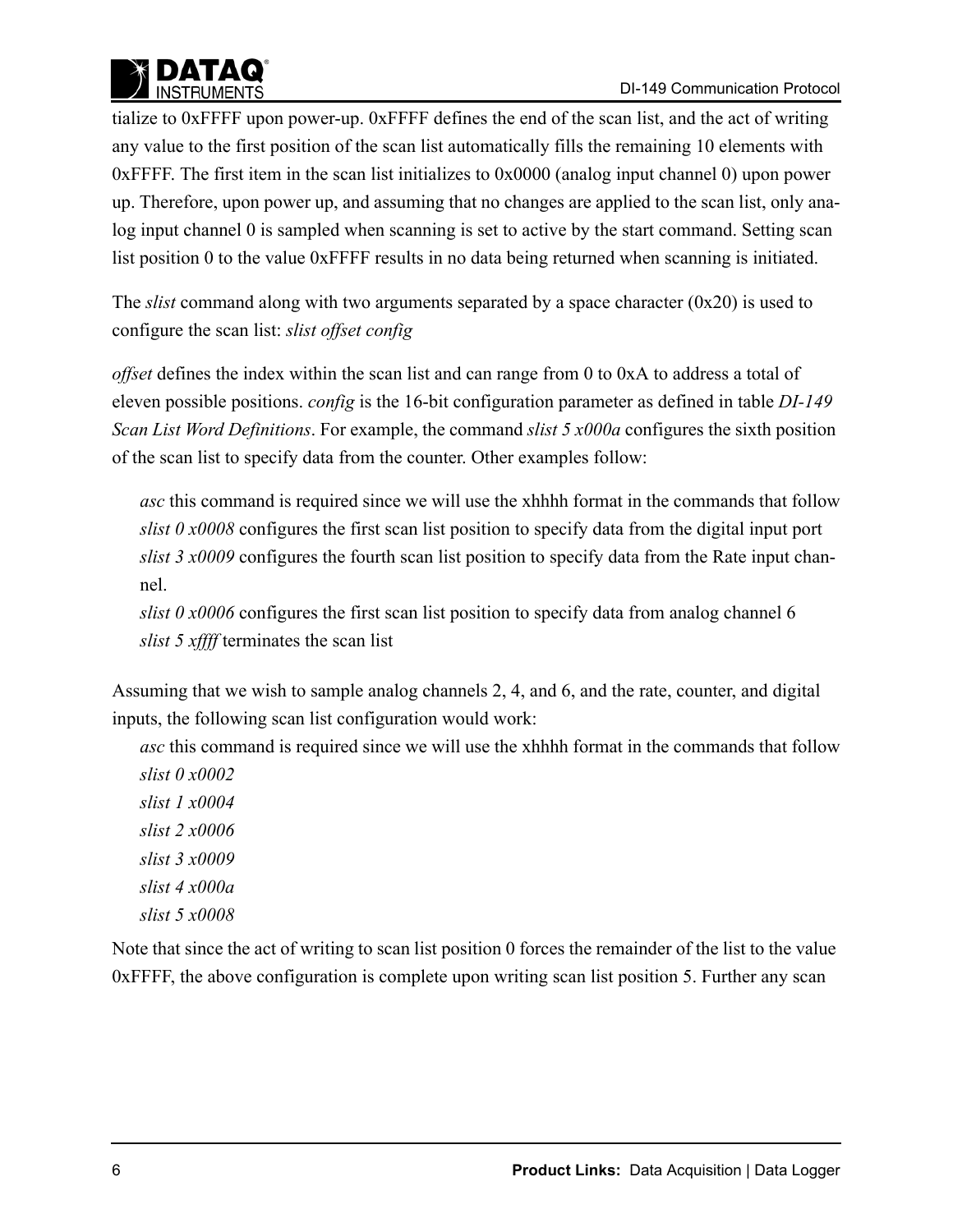list position (except position 0) may be modified without affecting the contents of the rest of the list.

| DI-149 Scan List Word Definitions <sup>t</sup> |             |                            |                                                                                                       |          |             |          |                       |             |                |                |             |                |                         |                 |                |                |                            |
|------------------------------------------------|-------------|----------------------------|-------------------------------------------------------------------------------------------------------|----------|-------------|----------|-----------------------|-------------|----------------|----------------|-------------|----------------|-------------------------|-----------------|----------------|----------------|----------------------------|
|                                                |             | <b>Bit Position</b>        |                                                                                                       |          |             |          |                       |             |                |                |             |                |                         | <b>Argument</b> |                |                |                            |
| <b>Function</b>                                | 15          | 14                         | 13                                                                                                    | 12       | 11          | 10       | $\boldsymbol{9}$      | $\bf{8}$    | $\overline{7}$ | $6\phantom{a}$ | 5           | $\overline{4}$ | $\overline{\mathbf{3}}$ | $\overline{2}$  | $\overline{1}$ | $\overline{0}$ | using<br>xhhhh For-<br>mat |
| Analog In,<br>Channel 0                        |             |                            |                                                                                                       |          |             |          |                       |             |                |                |             |                | 0                       | $\mathbf 0$     | 0              | $\mathsf 0$    | x0000                      |
| Analog In,<br>Channel 1                        |             | 0<br>$\mathbf 0$<br>0<br>1 |                                                                                                       |          |             |          |                       |             |                |                |             |                | x0001                   |                 |                |                |                            |
| Analog In,<br>Channel 2                        |             |                            |                                                                                                       |          |             |          |                       |             |                |                |             | $\mathbf 0$    | $\mathbf 0$             | $\mathbf{1}$    | $\mathbf 0$    | x0002          |                            |
| Analog In,<br>Channel 3                        |             | 0                          |                                                                                                       |          |             |          |                       |             |                |                |             | $\mathbf 0$    | $\mathbf{1}$            | 1               | x0003          |                |                            |
| Analog In,<br>Channel 4                        |             |                            |                                                                                                       |          |             |          | All Unused Bits $= 0$ |             |                |                |             |                | 0                       | $\mathbf{1}$    | $\mathbf 0$    | $\mathbf 0$    | x0004                      |
| Analog In,<br>Channel 5                        |             |                            |                                                                                                       |          |             |          |                       |             |                |                |             |                | $\mathbf 0$             | $\mathbf{1}$    | 0              | $\mathbf{1}$   | x0005                      |
| Analog In,<br>Channel 6                        |             |                            |                                                                                                       |          |             |          |                       |             |                |                |             |                | 0                       | $\mathbf{1}$    | 1              | $\mathbf 0$    | x0006                      |
| Analog In,<br>Channel 7                        |             |                            |                                                                                                       |          |             |          |                       |             |                |                |             |                | 0                       | 1               | 1              | 1              | x0007                      |
| Digital In                                     |             |                            |                                                                                                       |          |             |          |                       |             |                |                |             |                | $\mathbf{1}$            | $\mathbf 0$     | $\mathbf 0$    | $\mathbf 0$    | x0008                      |
| Rate (DI2)                                     | $\pmb{0}$   | $\mathbf 0$                | Range (see Rate<br>0<br>$\mathbf 0$<br>$\mathbf 0$<br>$\mathbf 0$<br>0<br>$\mathbf 0$<br>Range Tabel) |          |             |          |                       |             | $\mathbf{1}$   | $\mathbf 0$    | $\mathbf 0$ | 1              | x0009 to<br>x0b09       |                 |                |                |                            |
| Count<br>(DI3)                                 | $\mathbf 0$ | $\Omega$                   | $\Omega$                                                                                              | $\Omega$ | $\mathbf 0$ | $\Omega$ | $\mathbf 0$           | $\mathbf 0$ | $\mathbf 0$    | $\Omega$       | $\Omega$    | $\mathbf 0$    | $\mathbf{1}$            | $\mathbf 0$     | $\mathbf{1}$   | $\mathbf 0$    | x000a                      |
| Ignore                                         | 1           | 1                          | 1                                                                                                     | 1        | 1           | 1        | 1                     | 1           | 1              | 1              | 1           | 1              | 1                       | 1               | 1              | 1              | xffff                      |

† To be consistent with general programming standards, analog and counter channel numbers begin with 0 instead of 1 as indicated on the product label.

The protocol also supports a range setting for frequency measurements, which applies ONLY when the output coding format selection is binary. When the ASCII format is selected scaling is handled transparently by the firmware and presented as a floating point number in the output data stream. If the binary output mode is selected frequency counts are provided that range from 0 to 16,383 (14-bit.) Counts may be converted to a frequency in Hertz by applying the following formula:

### **Hz = (Range) • (counts) ÷ 16384**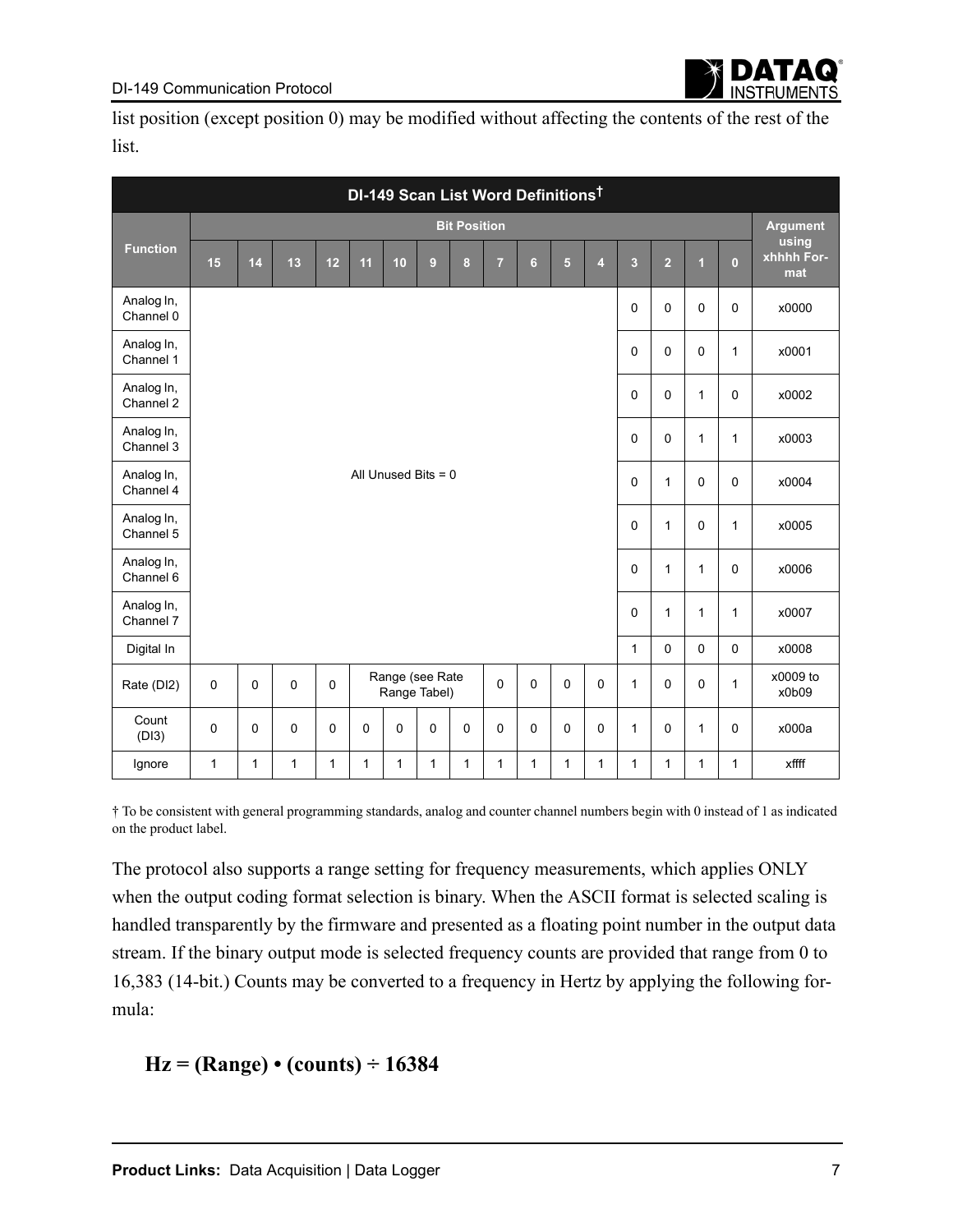

Where "Range" is defined in the following table. Refer to the instrument's specifications for the maximum measurable frequency as a function of burst rate.

| Rate Range Table (for DI2 connections)* |       |   |   |        |  |  |  |  |  |
|-----------------------------------------|-------|---|---|--------|--|--|--|--|--|
|                                         | Range |   |   |        |  |  |  |  |  |
| 11                                      | 10    | 9 | 8 | (Hz)   |  |  |  |  |  |
| 0                                       | 0     | 0 | 1 | 10,000 |  |  |  |  |  |
| 0                                       | 0     | 1 | 0 | 5,000  |  |  |  |  |  |
| 0                                       | 0     | 1 | 1 | 2,000  |  |  |  |  |  |
| 0                                       | 1     | 0 | 0 | 1,000  |  |  |  |  |  |
| 0                                       | 1     | 0 | 1 | 500    |  |  |  |  |  |
| 0                                       | 1     | 1 | 0 | 200    |  |  |  |  |  |
| 0                                       | 1     | 1 | 1 | 100    |  |  |  |  |  |
| 1                                       | 0     | 0 | 0 | 50     |  |  |  |  |  |
| 1                                       | 0     | 0 | 1 | 20     |  |  |  |  |  |
| 1                                       | 0     | 1 | 0 | 10     |  |  |  |  |  |
| 1                                       | 0     | 1 | 1 | 5      |  |  |  |  |  |

\*A range selection DOES NOT apply when the output coding format is ASCII.

#### *srate* **Scan rate Command**

Command *srate* defines scanning speed, or the rate at which the DI-149 scans through the items in the scan that you defined above. *srate* is specified with an integer (int) argument within the range of 75 to 65,535, and the resulting scan speed per scan list element is defined by the following equation:

# **Sample rate per scan list element (Hz) =**  $750000 \div$ *srate***, where** 75  $\times$  (number of enabled scan list elements)  $\leq$  srate  $\leq$  65,535

This approach results in a per channel sample rate ranging from 11.44 to 10,000 Hz, depending upon the number of enabled channels. The host program may achieve a further reduction in sample rate below 11.44 Hz by using selective sampling methods whereby every nth point is selected as the converted value. For example, a sample rate per scan list element of 5 Hz is achieved by applying an integer value of 30,000 to the *srate* command, and further selecting every 5th value from the reported data stream. Every 25th reading is effectively 1 Hz. Averaging every n values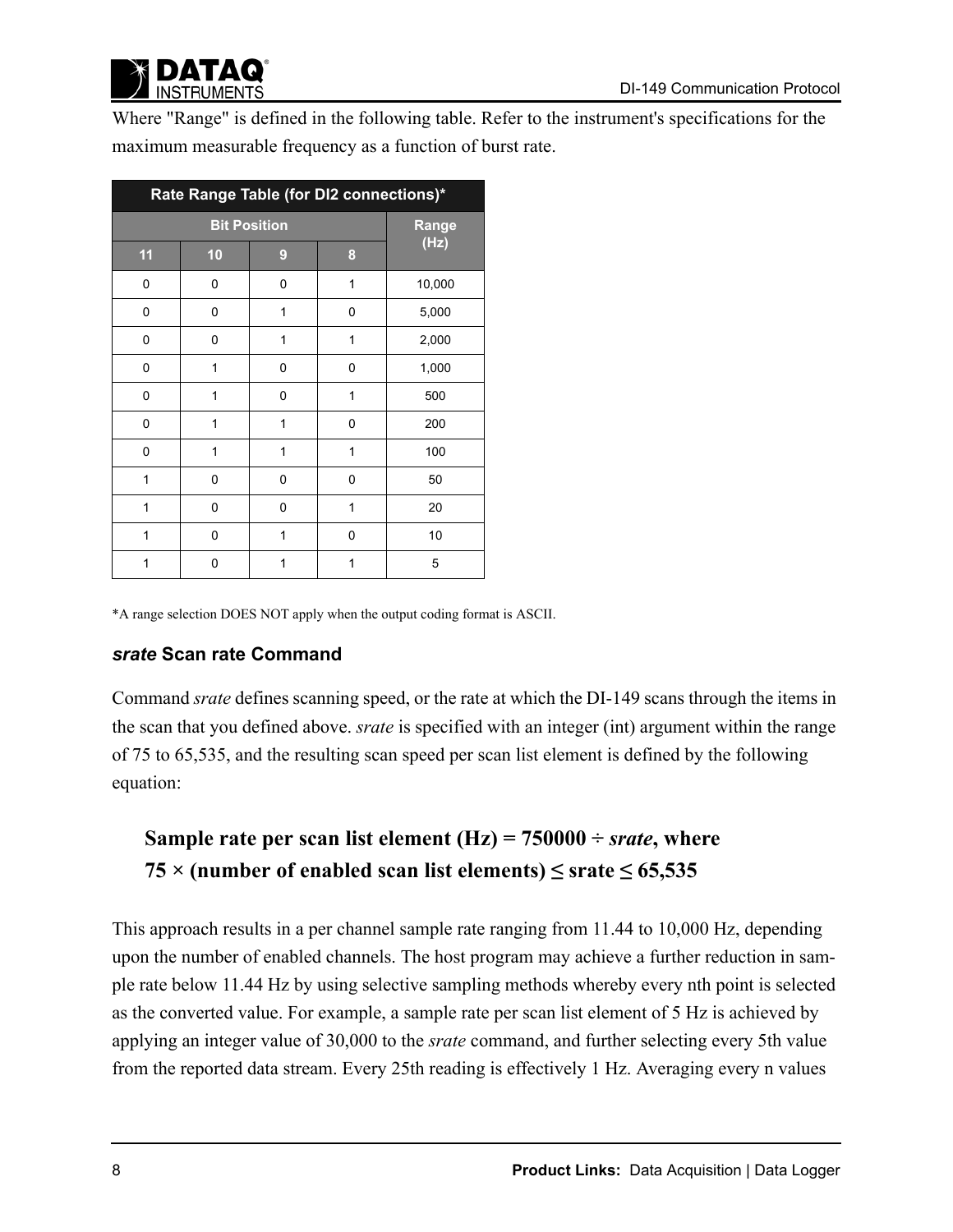

on each channel is more difficult but recommended since it reduces the noise by a factor of the square root of n.

### **Sidebar: 12-bit ADC Results From A 10-bit ADC Device**

During the calibration process performed at DATAQ Instruments and before the DI-149 is shipped to a customer, known voltage values are applied to each of its analog input channels and a connected PC calculates the required scale and offset factors so the instrument meets or exceeds its accuracy specification. Those factors are written to non-volatile memory built into the DI-149 for the instrument's processor to apply going forward. An unavoidable problem is that this procedure consumes a small amount of the DI-149's dynamic ADC range. Since the DI-149 is speced as having ten bits of measurement resolution, and if we were to report only those ten bits, resulting values would show missing counts or codes. If you applied a very precise ramp to an analog channel and slowly changed the voltage between positive and negative full scale you'd see a response that for the most part changed by only one ADC count as the applied voltage passed through the ADC's bit resolution thresholds, but occasionally you'd also see the ramp jump, skipping one count and resulting in a discontinuity called a missing code. Moreover, the places where missing codes exist would be different from unit to unit and even from channel to channel within the same unit. Obviously, this situation is unacceptable.

Fortunately, the DI-149's ADC and protocol are designed for 12 bits, allowing us to use this improved resolution to provide an accurate calibration at nearly the 10-bit level without missing codes, but with the incongruity that we report a 12-bit number for an instrument speced for 10 bits of ADC resolution. The DI-149 is actually not a 12-bit device, since there will be between 993 and 1,024 active counts within the 4,096 possible 12-bit combinations. Usually the DI-149 will register a four-count change for every 19.53 mV change of applied voltage, but sometimes it will register a 5 count change of 24.41 mV. This value is a composite of a four-count change of the 12 bit converter (or a one count change of the 10-bit converter) equal to 19.53 mV, plus a one count change of the 12-bit converter equal to 4.88 mV. These large changes are approximately evenly distributed, with at least seven 19.53 mV changes between each. The largest weighted average step size is 20.14 mV, yielding an effective average ADC resolution of 9.96 bits. A device with the minimum 993 active counts would have a total of (869) 19.53 mV steps and (124) 24.41 mV steps.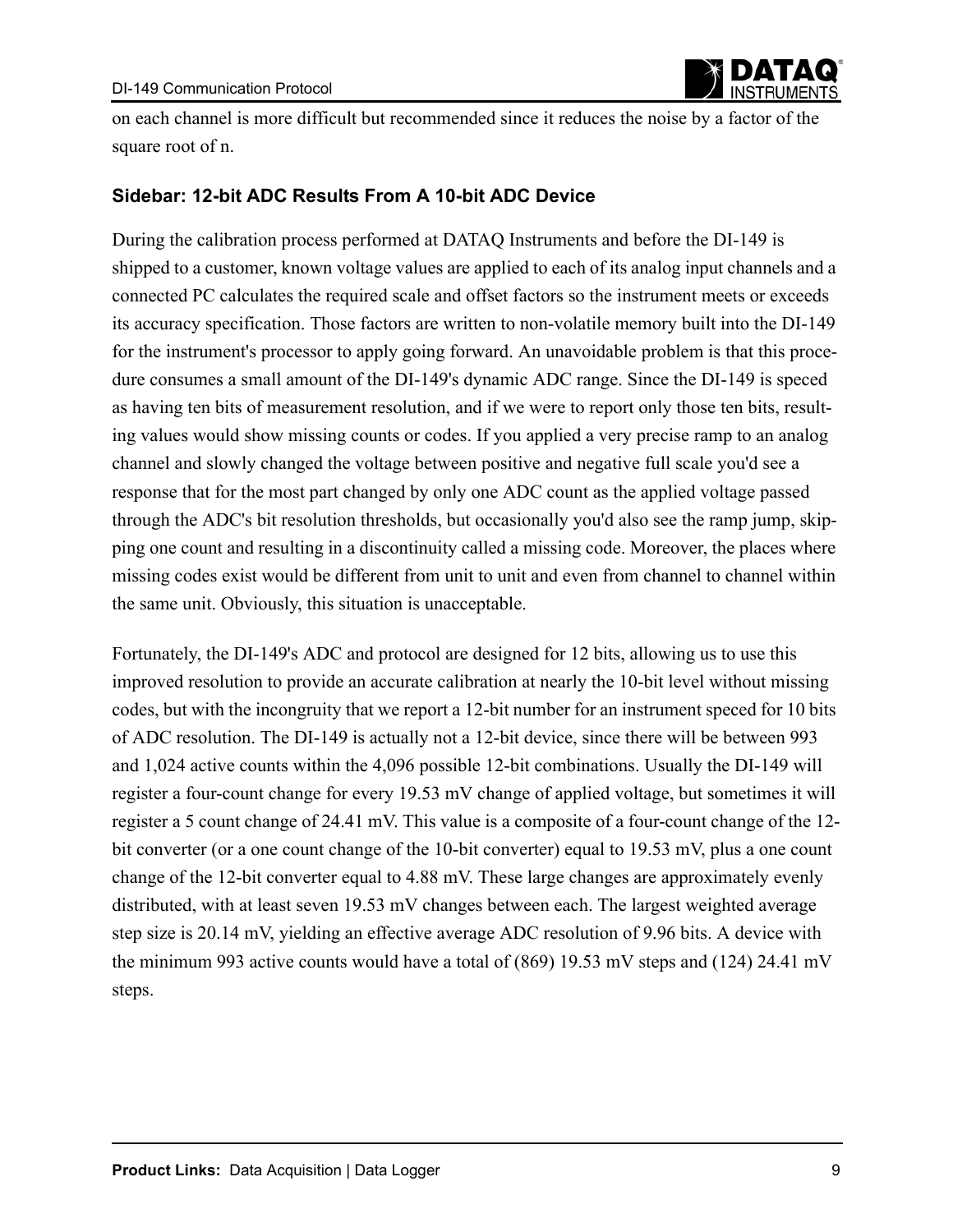### **INSTRUMENTS Output Format Commands**

The DI-149 offers a selection of three output formats: binary, ASCII (analog channels in ADC counts), and floating point (analog channels scaled into floating point voltages.) These are specified using the DI-149's output format commands. Command *asc* specifies the delimited ASCII output format in base 10 with analog channels dispalyed in ADC counts; command *float* specifies the delimited ASCII output format in base 10 with analog channels dispalyed as floating point voltages; *bin* specifies the binary output format. In all format instances, values for enabled channels (analog and/or digital and/or count and/or rate) are output in precisely the same order that they were defined in the scan list through use of the *slist* command.

### *bin* **Output Format Command**

The DI-149's fastest data output format is a compressed binary stream of one 16-bit word per enabled measurement. The least significant bit of the first byte in the binary output stream is always cleared and set in all other response bytes to allow the host program to synchronize with the data stream. The state of the two least significant digital input bits of the DI-149 DO (Remote event) and D1 (Remote stop/start) is embedded in the binary stream of each transmitted analog channel. A logic low applied to either bit on DI-149 hardware results in a '0' value inserted for that bit in the data stream. This default inclusion supports WINDAQ software's real time remote event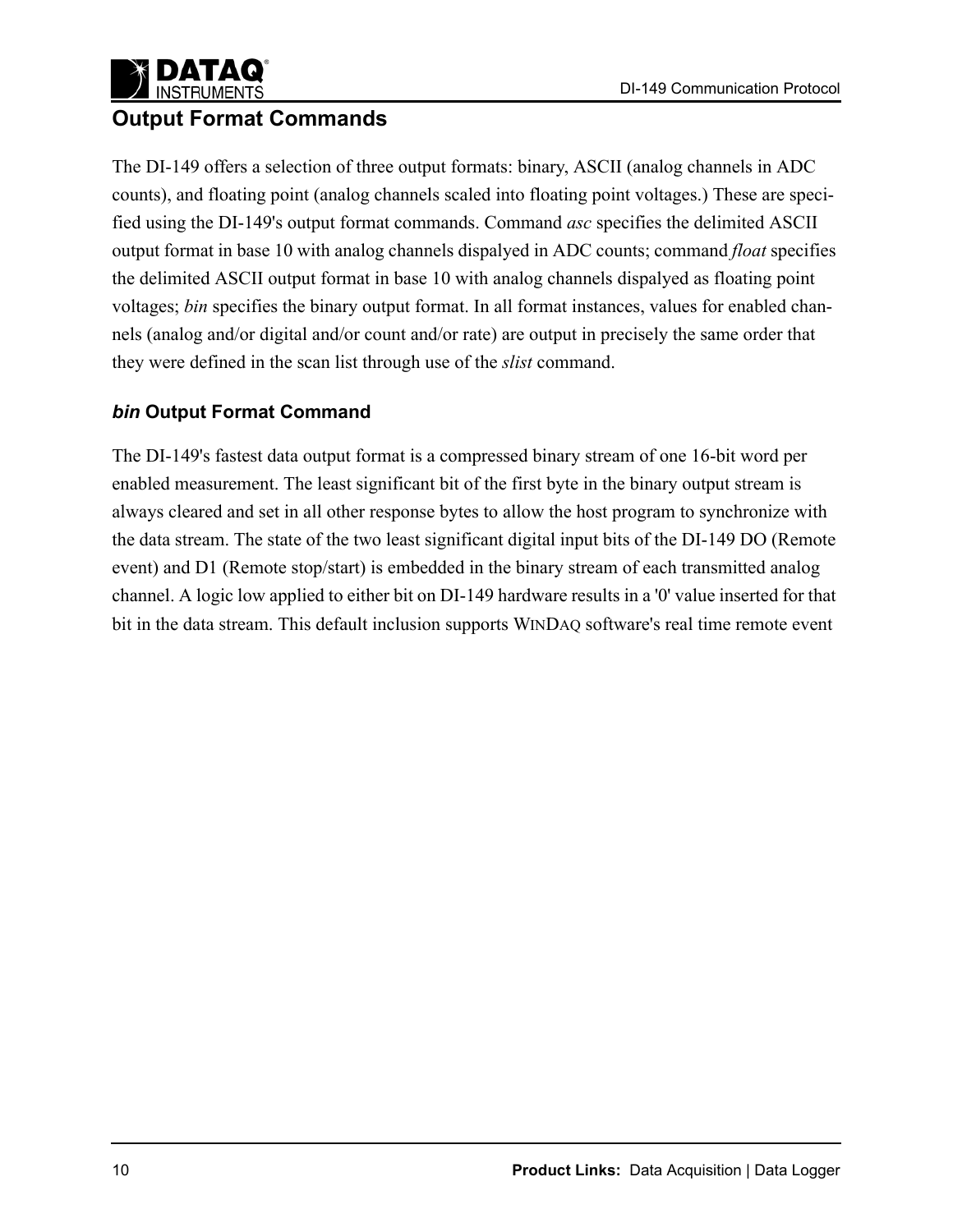and remote stop/start features. The stream sequence repeats until data acquisition is halted by the *stop* command.

| <b>Binary Data Stream Example</b><br>(all functions and channels enabled in order) |                      |                      |                 |                |                 |                |                |                |                |                     |
|------------------------------------------------------------------------------------|----------------------|----------------------|-----------------|----------------|-----------------|----------------|----------------|----------------|----------------|---------------------|
| <b>Scan list position</b><br>(measurement                                          | Word<br><b>Count</b> | <b>Byte</b><br>Count | <b>B7</b>       | <b>B6</b>      | <b>B5</b>       | <b>B4</b>      | <b>B3</b>      | <b>B2</b>      | <b>B1</b>      | <b>B0</b><br>(sync) |
| $\Omega$                                                                           |                      | $\mathbf{1}$         | A4              | A <sub>3</sub> | A2              | A1             | A <sub>0</sub> | D <sub>1</sub> | D <sub>0</sub> | 0                   |
| (Analog in 0)                                                                      | $\mathbf{1}$         | $\overline{c}$       | A11             | A10            | A <sub>9</sub>  | A <sub>8</sub> | A7             | A <sub>6</sub> | A <sub>5</sub> | $\mathbf{1}$        |
| 1                                                                                  |                      | 3                    | A4              | A <sub>3</sub> | A2              | A1             | A <sub>0</sub> | D <sub>1</sub> | D <sub>0</sub> | $\mathbf{1}$        |
| (Analog in 1)                                                                      | $\overline{2}$       | $\overline{4}$       | A11             | A10            | A <sub>9</sub>  | A <sub>8</sub> | A7             | A <sub>6</sub> | A <sub>5</sub> | $\mathbf{1}$        |
| $\overline{2}$                                                                     |                      | 5                    | A4              | A <sub>3</sub> | A2              | A1             | A <sub>0</sub> | D <sub>1</sub> | D <sub>0</sub> | $\mathbf{1}$        |
| (Analog in 2)                                                                      | 3                    | 6                    | A11             | A10            | A <sub>9</sub>  | A <sub>8</sub> | A7             | A <sub>6</sub> | A <sub>5</sub> | $\mathbf{1}$        |
| 3                                                                                  |                      | $\overline{7}$       | A4              | A <sub>3</sub> | A2              | A1             | A <sub>0</sub> | D <sub>1</sub> | D <sub>0</sub> | 1                   |
| (Analog in 3)                                                                      | 4                    | 8                    | A11             | A10            | A <sub>9</sub>  | A <sub>8</sub> | A7             | A <sub>6</sub> | A5             | 1                   |
| 4                                                                                  |                      | 9                    | A4              | A <sub>3</sub> | A2              | A1             | A <sub>0</sub> | D <sub>1</sub> | D <sub>0</sub> | $\mathbf{1}$        |
| (Analog in 4)                                                                      | 5                    | 10                   | A11             | A10            | A <sub>9</sub>  | A <sub>8</sub> | A7             | A <sub>6</sub> | A <sub>5</sub> | $\mathbf{1}$        |
| 5                                                                                  | 6                    | 11                   | A4              | A <sub>3</sub> | A2              | A1             | A <sub>0</sub> | D <sub>1</sub> | D <sub>0</sub> | $\mathbf{1}$        |
| (Analog in 5)                                                                      |                      | 12                   | A11             | A10            | A <sub>9</sub>  | A <sub>8</sub> | A7             | A <sub>6</sub> | A <sub>5</sub> | $\mathbf{1}$        |
| 6                                                                                  | $\overline{7}$       | 13                   | A4              | A <sub>3</sub> | A <sub>2</sub>  | A <sub>1</sub> | A <sub>0</sub> | D <sub>1</sub> | D <sub>0</sub> | $\mathbf{1}$        |
| (Analog in 6)                                                                      |                      | 14                   | A11             | A10            | A <sub>9</sub>  | A <sub>8</sub> | A7             | A <sub>6</sub> | A <sub>5</sub> | $\mathbf{1}$        |
| $\overline{7}$                                                                     |                      | 15                   | A4              | A <sub>3</sub> | A <sub>2</sub>  | A1             | A <sub>0</sub> | D <sub>1</sub> | D <sub>0</sub> | 1                   |
| (Analog in 7)                                                                      | 8                    | 16                   | A11             | A10            | A <sub>9</sub>  | A <sub>8</sub> | A7             | A <sub>6</sub> | A5             | $\mathbf{1}$        |
| 8                                                                                  |                      | 17                   | D <sub>0</sub>  | $\pmb{0}$      | $\mathbf 0$     | $\mathbf 0$    | $\Omega$       | $\Omega$       | 0              | $\mathbf{1}$        |
| (Digital in)                                                                       | 9                    | 18                   | $\pmb{0}$       | 0              | 0               | $\mathbf 0$    | D <sub>3</sub> | D <sub>2</sub> | D <sub>1</sub> | $\mathbf{1}$        |
| 9                                                                                  |                      | 19                   | C <sub>6</sub>  | C <sub>5</sub> | C <sub>4</sub>  | C <sub>3</sub> | C <sub>2</sub> | C <sub>1</sub> | CO             | $\mathbf{1}$        |
| (Rate in)                                                                          | 10                   | 20                   | C <sub>13</sub> | C12            | C <sub>11</sub> | C10            | C <sub>9</sub> | C <sub>8</sub> | C7             | 1                   |
| 10                                                                                 |                      | 21                   | C <sub>6</sub>  | C <sub>5</sub> | C <sub>4</sub>  | C <sub>3</sub> | C <sub>2</sub> | C <sub>1</sub> | CO             | 1                   |
| (Counter in)                                                                       | 11                   | 22                   | C <sub>13</sub> | C12            | C11             | C10            | C <sub>9</sub> | C <sub>8</sub> | C7             | $\mathbf{1}$        |

### **Binary Analog Channel Coding**

The DI-149 transmits a 12-bit binary number for every analog channel conversion. Meaningful information is extracted from these readings by inverting the most significant bit, and treating the result as a two's complement number. Note that counts will change roughly by four for each 19.5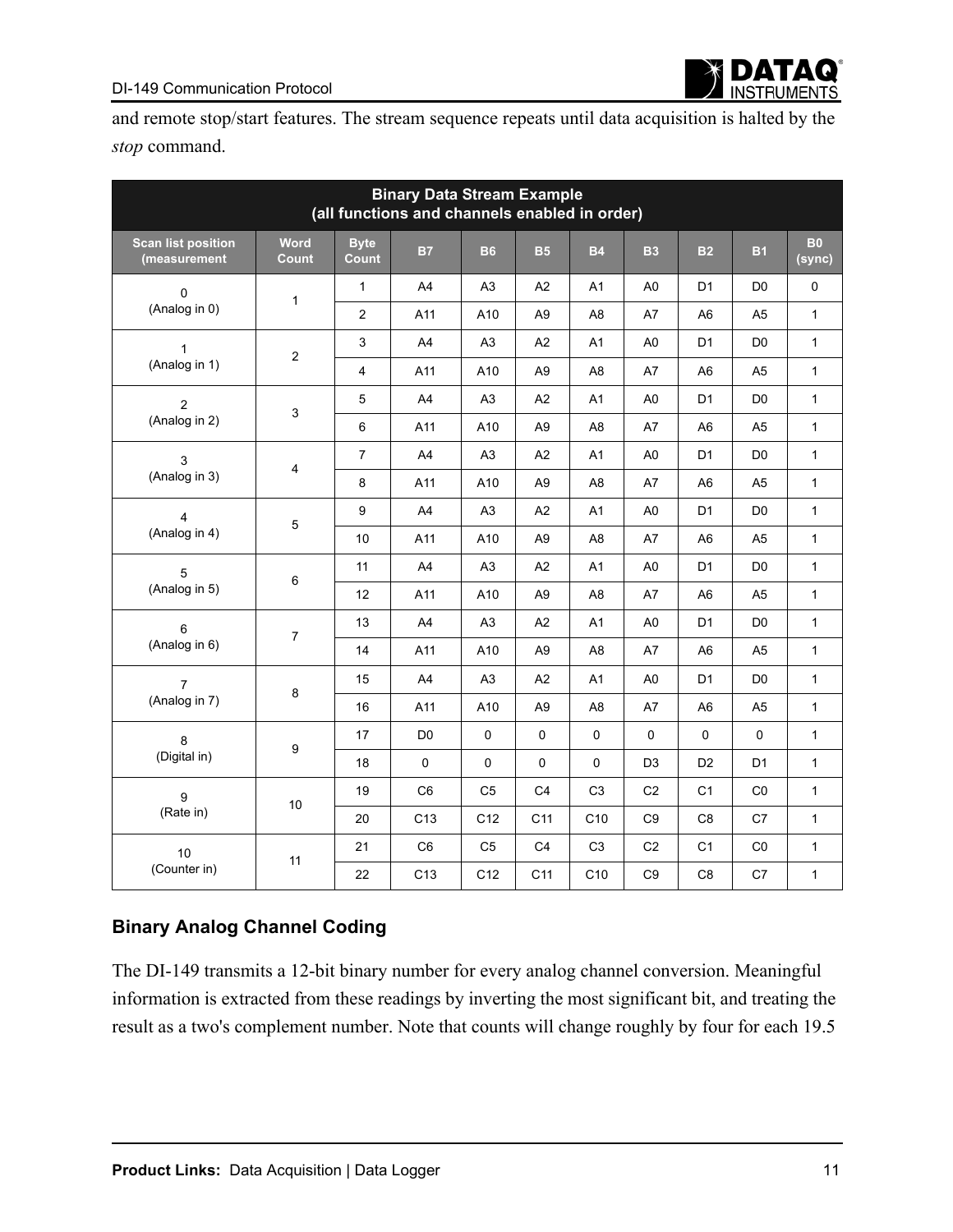

| Ideal DI-149 ADC Binary Coding* |             |                 |                 |     |             |                 |              |                 |                 |                 |                 |                             |                                  |
|---------------------------------|-------------|-----------------|-----------------|-----|-------------|-----------------|--------------|-----------------|-----------------|-----------------|-----------------|-----------------------------|----------------------------------|
| <b>AD11</b> **                  | <b>AD10</b> | AD <sub>9</sub> | AD <sub>8</sub> | AD7 | AD6         | AD <sub>5</sub> | AD4          | AD <sub>3</sub> | AD <sub>2</sub> | AD <sub>1</sub> | AD <sub>0</sub> | <b>ADC</b><br><b>Counts</b> | <b>Applied</b><br><b>Voltage</b> |
| 0                               | 1           | 1               | 1               | 1   | 1           | 1               | $\mathbf{1}$ | 1               | $\mathbf{1}$    | $\mathbf{1}$    | 1               | 2047                        | $+9.995$                         |
| 0                               | 1           | 1               | 1               | 1   | 1           | 1               | 1            | 1               | $\mathbf 0$     | 1               | 1               | 2043                        | $+9.975$                         |
|                                 | $\cdots$    |                 |                 |     |             |                 |              |                 |                 |                 |                 |                             |                                  |
| 0                               | 0           | $\mathbf 0$     | 0               | 0   | $\mathbf 0$ | 0               | $\Omega$     | 1               | $\mathbf 0$     | $\mathbf 0$     | $\mathbf 0$     | 8                           | $+0.039$                         |
| 0                               | $\mathbf 0$ | $\mathbf 0$     | $\mathbf 0$     | 0   | 0           | 0               | $\mathbf 0$  | 0               | 1               | $\mathbf 0$     | 0               | 4                           | $+0.01953$                       |
| 0                               | $\mathbf 0$ | $\mathbf 0$     | $\mathbf{0}$    | 0   | $\Omega$    | $\mathbf 0$     | $\Omega$     | 0               | $\mathbf 0$     | $\mathbf 0$     | $\mathbf 0$     | $\mathbf 0$                 | $\mathbf 0$                      |
| 1                               | 1           | 1               | 1               | 1   | 1           | 1               | $\mathbf{1}$ | $\mathbf{1}$    | $\mathbf{1}$    | $\Omega$        | $\mathbf 0$     | $-4$                        | $-0.01953$                       |
| 1                               | 1           | $\mathbf{1}$    | 1               | 1   | 1           | 1               | $\mathbf{1}$ | $\mathbf{1}$    | $\mathbf 0$     | 0               | $\mathbf 0$     | -8                          | $-0.03906$                       |
| $\cdots$                        |             |                 |                 |     |             |                 |              |                 |                 |                 |                 |                             |                                  |
| $\mathbf{1}$                    | 0           | $\mathbf 0$     | $\Omega$        | 0   | $\Omega$    | $\Omega$        | $\Omega$     | 0               | 1               | $\mathbf 0$     | $\Omega$        | $-2044$                     | $-9.9805$                        |
| 1                               | 0           | 0               | $\mathbf 0$     | 0   | $\Omega$    | $\mathbf 0$     | $\Omega$     | 0               | $\mathbf 0$     | 0               | $\mathbf 0$     | $-2048$                     | $-10.000$                        |

mV step change in applied voltage to yield approximately 10 bits of resolution (see the *Sidebar: 12-bit ADC Results From A 10-bit ADC Device* section above for a detailed explanation).

\* ADC counts versus applied voltage may vary depending upon calibration differences between individual DI-149 units. \*\*After inverting to yield a two's complement number.

### *asc* **Output Format Command**

Analog, digital and counter channel data in an ASCII decimal format may be easier to work with in some situations at the application programming level. The asc command instructs the DI-149 to output data using an ASCII decimal format. Each scan (row) of data in an ASCII decimal format consists of a preceding "sc" fixed character pair, then the ASCII decimal representation of the results of active scan elements. Any leading zeros are suppressed for speed, a space delimiter is used between fields, and a carriage return (0x0D) terminates each line.

The *asc* command evoked before other commands also allows command arguments to use the xhhhh hexadecimal format. The *bin* mode may be evoked after the ASCII mode using the xhhhh format for configuration without affecting the predefined setup.

Since use of the ASCII output mode greatly multiplies the number of bytes transmitted by the DI-149 (e.g. as many as ten bytes per analog channel as opposed to two in the binary mode), the ASCII mode does not support the full sample rate capacity of the DI-149. Care should be taken to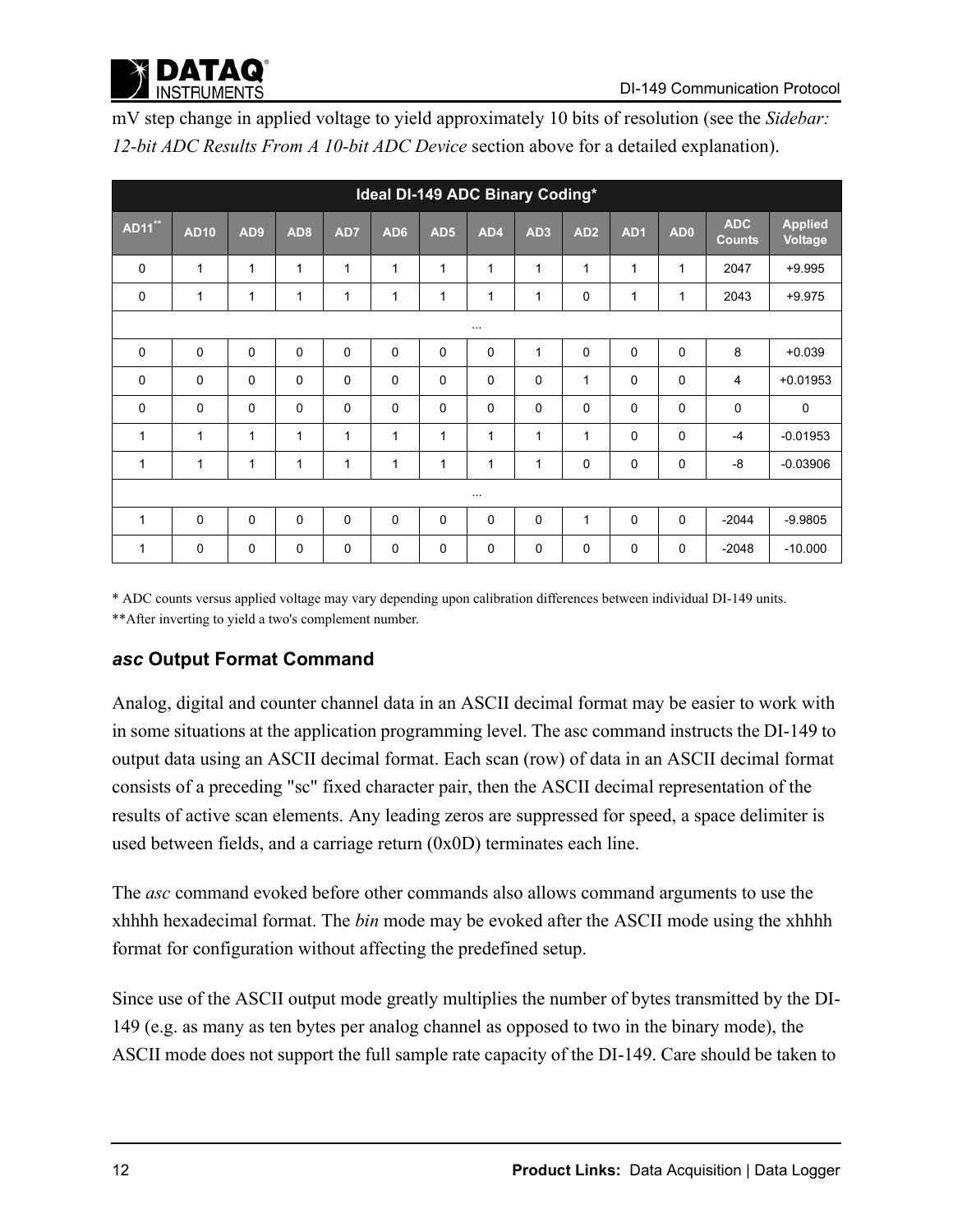

ensure that the value set for srate conforms to the following whenever the ASCII output mode is selected:

### **srate > 375 × (the number of active scan list elements)**

DI-149 ADC channel data is output as a decimal number ranging from -2048 to 2047 as defined in the Ideal DI-149 ADC Binary Coding table above. The number should be interpreted as ADC counts, and will change approximately four counts per ADC step. The following is a typical output with four analog channels enabled:

| <b>Typical Output ASCII Decimal Output</b><br>for Four Enabled Analog Channels |
|--------------------------------------------------------------------------------|
| sc 12 12 12 12                                                                 |
| sc 800 792 796 792                                                             |
| sc 712 708 708 708                                                             |
| $\,$ sc 4 0 0 -4                                                               |
| sc 796 792 792 792                                                             |
| sc 760 752 756 752                                                             |
| $SC_0 - 8 - 8 - 8$                                                             |
| sc 544 536 536 532                                                             |
| sc 780 776 776 776                                                             |
| $SC - 4 - 8 - 8 - 8$                                                           |
| sc 240 228 232 228                                                             |
| sc 792 784 788 784                                                             |
| $sc -8 -12 -12 -12$                                                            |
| sc 104 96 96 96                                                                |
| sc 796 788 792 788                                                             |
| sc 320 316 316 316                                                             |
| sc 44 40 40 36                                                                 |
| sc 796 792 792 792                                                             |
| sc 588 584 588 584                                                             |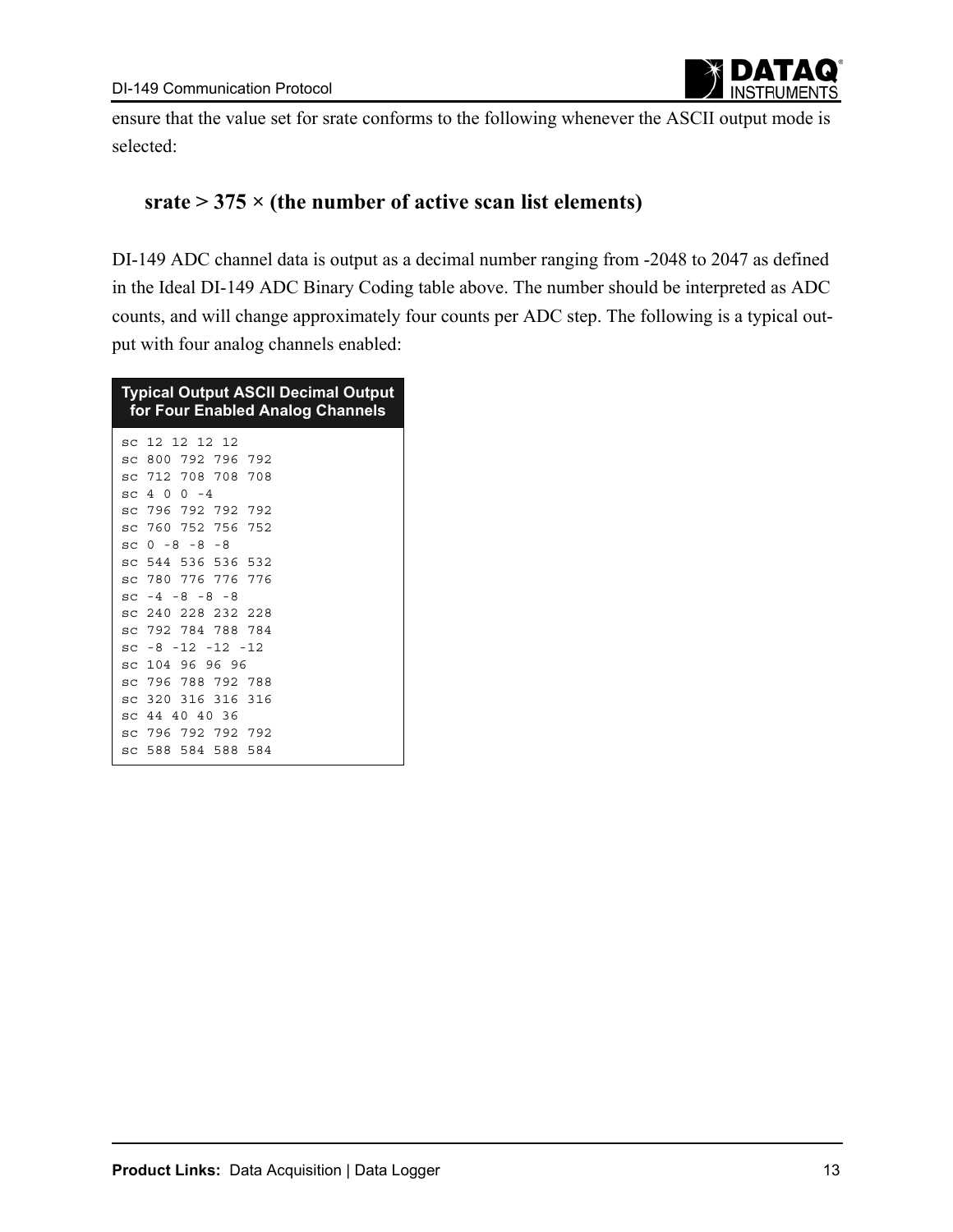

The single DI-149 digital input channel is represented as a 16-bit decimal number ranging from 0 to 15 according to the following table:

| <b>Digital Input Representation Using the</b><br><b>ASCII Base 10 Formatted Response</b> |                |                       |                |                |  |  |  |  |  |
|------------------------------------------------------------------------------------------|----------------|-----------------------|----------------|----------------|--|--|--|--|--|
| <b>ASCII Base 10 Output</b>                                                              |                | <b>Digital Inputs</b> |                |                |  |  |  |  |  |
|                                                                                          | D <sub>3</sub> | D <sub>2</sub>        | D <sub>1</sub> | D <sub>0</sub> |  |  |  |  |  |
| ŋ                                                                                        | U              | ŋ                     | ŋ              | O              |  |  |  |  |  |
|                                                                                          | n              | O                     | n              |                |  |  |  |  |  |
| 2                                                                                        | n              | 0                     |                | 0              |  |  |  |  |  |
|                                                                                          | $\cdots$       |                       |                |                |  |  |  |  |  |
| 13                                                                                       |                |                       | n              |                |  |  |  |  |  |
| 14                                                                                       |                |                       |                | O              |  |  |  |  |  |
| 15                                                                                       |                |                       |                |                |  |  |  |  |  |

The DI-149 counter channel is output as decimal values ranging from 0 to 16383:

| <b>Typical ASCII Decimal Output</b><br>for the Counter Channel |         |  |  |  |  |  |  |  |  |
|----------------------------------------------------------------|---------|--|--|--|--|--|--|--|--|
|                                                                | sc 6003 |  |  |  |  |  |  |  |  |
|                                                                | sc 6004 |  |  |  |  |  |  |  |  |
|                                                                | sc 6005 |  |  |  |  |  |  |  |  |
|                                                                | sc 6006 |  |  |  |  |  |  |  |  |
|                                                                | sc 6007 |  |  |  |  |  |  |  |  |
|                                                                | sc 6008 |  |  |  |  |  |  |  |  |
|                                                                | sc 6009 |  |  |  |  |  |  |  |  |
|                                                                | sc 6010 |  |  |  |  |  |  |  |  |
|                                                                | sc 6011 |  |  |  |  |  |  |  |  |
|                                                                | sc 6012 |  |  |  |  |  |  |  |  |
|                                                                |         |  |  |  |  |  |  |  |  |

The DI-149 rate channel is output as an auto-ranging floating point number:

| <b>Typical ASCII Decimal Output</b><br>for the Rate Channel |  |  |  |  |  |  |  |  |  |
|-------------------------------------------------------------|--|--|--|--|--|--|--|--|--|
| sc 35.36                                                    |  |  |  |  |  |  |  |  |  |
| sc 35.69                                                    |  |  |  |  |  |  |  |  |  |
| sc 35.47                                                    |  |  |  |  |  |  |  |  |  |
| sc 34.58                                                    |  |  |  |  |  |  |  |  |  |
| sc 35.65                                                    |  |  |  |  |  |  |  |  |  |
| sc 35.47                                                    |  |  |  |  |  |  |  |  |  |
| sc 35.78                                                    |  |  |  |  |  |  |  |  |  |
| sc 35.77                                                    |  |  |  |  |  |  |  |  |  |
| sc 34.02                                                    |  |  |  |  |  |  |  |  |  |
| sc 38.98                                                    |  |  |  |  |  |  |  |  |  |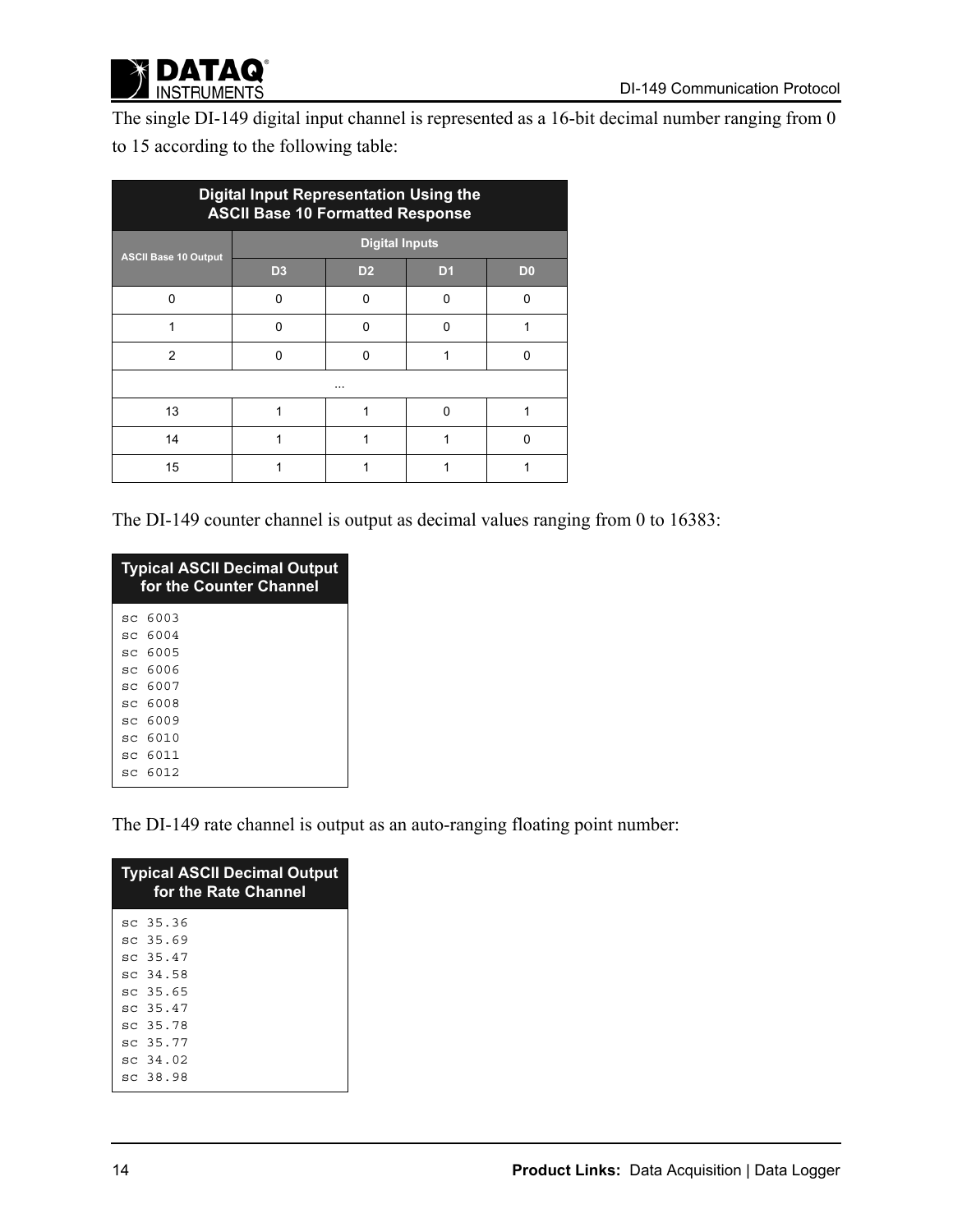If all channels are enabled on the DI-149 in the order of analog input channels 0-7, the digital, rate, and counter channels, the typical ASCII decimal output may look like this:

| <b>Typical ASCII Base 10 Output -- All Inputs Enabled</b>            |
|----------------------------------------------------------------------|
| sc 592 588 588 588 -12 -16 -16 -16 15 5.99 599                       |
| sc -196 -200 -200 -204 -16 -16 -16 -16 15 6.00 600                   |
| sc $-424$ $-424$ $-428$ $-428$ $-12$ $-16$ $-16$ $-16$ 15 6.01 601   |
| sc 576 572 576 576 -12 -16 -16 -16 15 6.02 602                       |
| sc $-32$ $-36$ $-36$ $-36$ $-12$ $-16$ $-16$ $-16$ 15 6.03 603       |
| sc -568 -572 -572 -572 -16 -16 -16 -16 -16 15 6.04 604               |
| sc 388 384 384 388 -12 -16 -16 -16 15 6.05 605                       |
| sc 140 132 132 132 -16 -16 -16 -16 15 6.06 606                       |
| sc $-640$ $-648$ $-648$ $-648$ $-16$ $-16$ $-16$ $-16$ $15$ 6.07 607 |
| sc 188 188 188 188 -12 -16 -16 -16 15 6.08 608                       |
| sc 300 296 296 292 -12 -16 -16 -16 15 6.09 609                       |
| sc -564 -568 -568 -572 -16 -16 -16 -16 15 6.10 610                   |
| sc $-8$ $-12$ $-12$ $-12$ $-16$ $-16$ $-16$ $-16$ $15$ 6, 11 611     |

### *float* **Output Format Command**

The *float* command works in tandem with the *asc* command. Where the latter shows analog channel values in ADC counts, the *float* command converts ADC counts into a floating point number scaled in volts. You may toggle between *float* and *asc* to display volts and ADC counts respectively.

# **Digital Output Command**

Two digital output commands are supported by the protocol, one that echoes the command and another that does not. The dout command will cause the DI-149 to echo the command and its arguments back to the issuing program. The D command is also supported by the protocol to perform the same function, but it does not echo. Since digital output states may be changed dynamically and asynchronously during data acquisition, echo suppression may be used to ensure that the echo does not corrupt the stream of acquired data flowing from the DI-149 to the controlling program.

### *dout* **command (echoed)**

The *dout* command accepts one argument separated by a space (0x20) that defines the state of the digital output bits. The argument can be supplied as an ASCII decimal number. An ASCII hexadecimal value using the xh notation may also be used if the *dout* command has been preceded by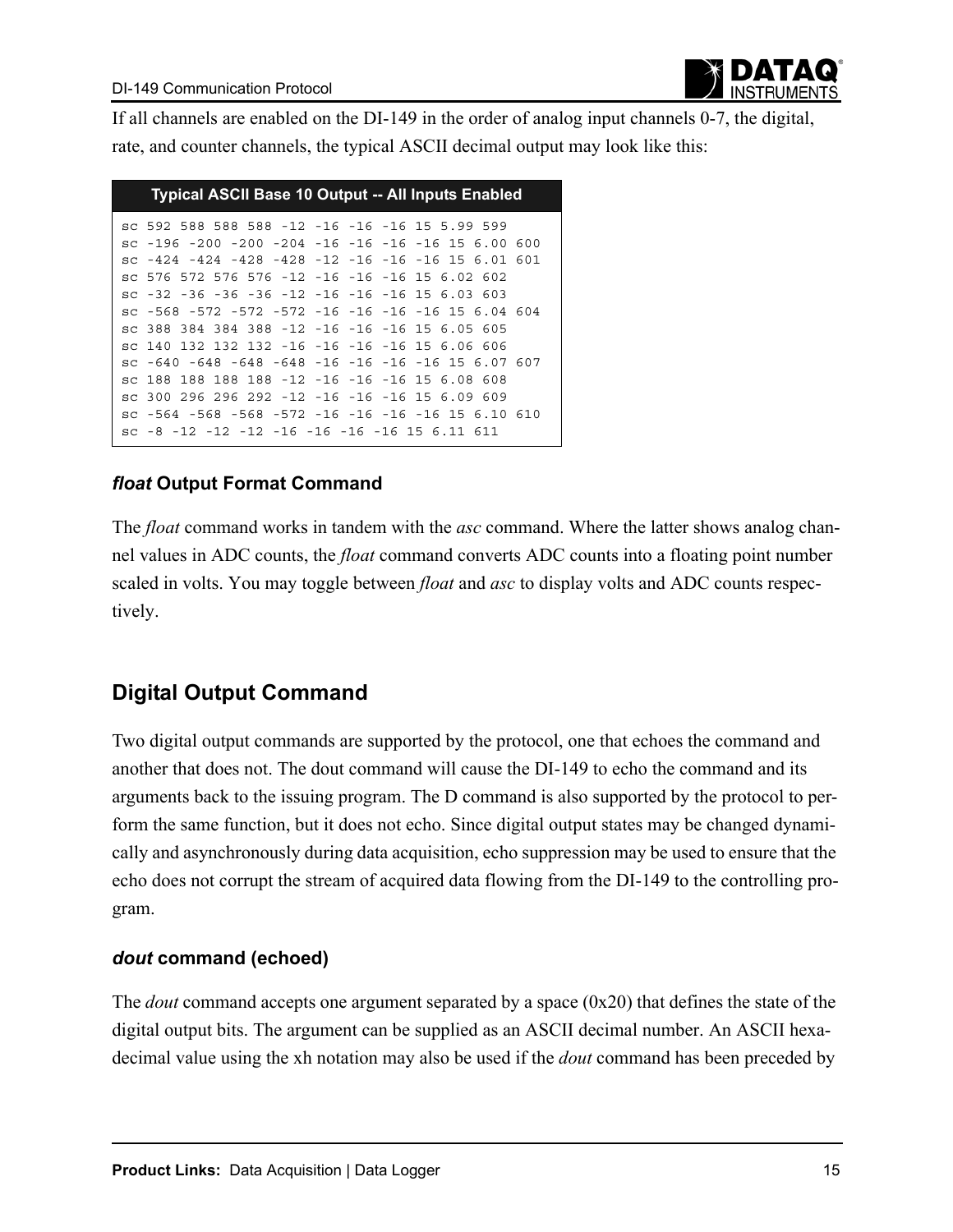

the asc command. Note that all digital output bits are low true, a logic 1 written to a bit causes the port to sink current and assume a logic 0 state.

| <b>Digital Output States</b> |                |           |                                    |           |                       |  |  |  |  |  |
|------------------------------|----------------|-----------|------------------------------------|-----------|-----------------------|--|--|--|--|--|
| dout Argument                |                |           | <b>Output Bit State (low true)</b> |           |                       |  |  |  |  |  |
| <b>Hexadecimal</b>           | <b>Decimal</b> | $\neg D3$ | $\neg D2$                          | $\neg D1$ | $\neg$ D <sub>0</sub> |  |  |  |  |  |
| x <sub>0</sub>               | $\Omega$       | 1         |                                    | 1         |                       |  |  |  |  |  |
| x1                           |                |           |                                    |           | ŋ                     |  |  |  |  |  |
| x2                           | $\overline{2}$ |           |                                    | 0         |                       |  |  |  |  |  |
|                              |                | $\cdots$  |                                    |           |                       |  |  |  |  |  |
| xd                           | 13             | $\Omega$  | $\Omega$                           | 1         | 0                     |  |  |  |  |  |
| xe                           | 14             | $\Omega$  | $\Omega$                           | 0         |                       |  |  |  |  |  |
| xf                           | 15             | 0         | ŋ                                  | 0         | 0                     |  |  |  |  |  |

### *D* **command (not echoed)**

The *D* command (case sensitive) is used when an echo is not desired. The *D* command is evoked with a two-character argument without delimiters to define the state of the digital output bits. The argument is not case sensitive and is supplied as an ASCII hexadecimal number with a leading 0 (zero) character. Note that all digital output bits are low true, a logic 1 written to a bit causes the port to sink current and assume a logic 0 state.

| <b>Digital Output States</b> |                                    |           |           |                       |
|------------------------------|------------------------------------|-----------|-----------|-----------------------|
| <b>Dhh</b>                   | <b>Output Bit State (low true)</b> |           |           |                       |
| where hh is                  | $\neg D3$                          | $\neg D2$ | $\neg D1$ | $\neg$ D <sub>0</sub> |
| 00                           | 1                                  | 1         | 1         | 1                     |
| 01                           | 1                                  | 1         | 1         | 0                     |
| 02                           | 1                                  | 1         | 0         | 1                     |
|                              |                                    |           |           |                       |
| 0A or 0a                     | 0                                  | 1         | $\Omega$  | 1                     |
| 0B or 0b                     | 0                                  | 1         | $\Omega$  | $\Omega$              |
| 0C or 0c                     | 0                                  | 0         | 1         | 1                     |
| 0D or 0d                     | 0                                  | 0         | 1         | 0                     |
| 0E or 0e                     | 0                                  | 0         | 0         | 1                     |
| 0F or 0f                     | 0                                  | 0         | 0         | 0                     |